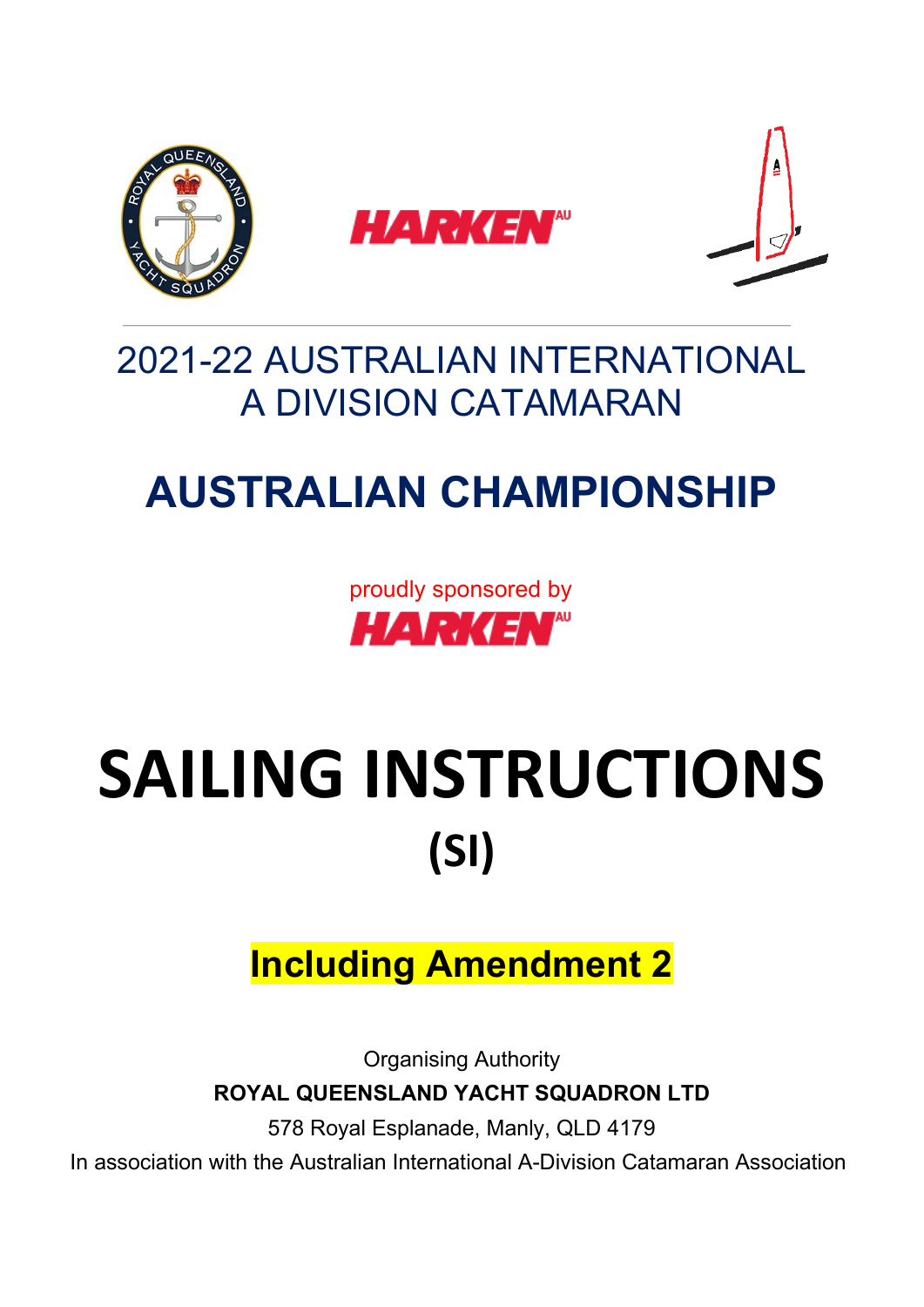*The notation '[NP]' in a rule of the sailing instructions (SIs) means that a boat may not protest another boat for breaking that rule. This changes RRS 60.1(a).* 

#### **1. RULES**

- 1.1. The event is governed by the rules as defined in The Racing Rules of Sailing.
- 1.2. The Australian Sailing (AS) prescriptions will apply.
- 1.3. The International A Division Class Rules will apply.
- 1.4. Appendix T Arbitration will apply.
- 1.5. Attention is drawn to SI 23.1 regarding rigging lawn tiedowns.
- 1.6. Competitors must comply with Qld Government COVID-19 requirement including contact tracing via the electronic app "Check in Qld".
- 1.7. Competitors must follow all Club COVID-19 Policies [\(https://www.rqys.com.au/policiesanddocuments/](https://www.rqys.com.au/policiesanddocuments/) )

#### **2. CHANGES TO SAILING INSTRUCTIONS**

- 2.1. Any change to the sailing instructions will be posted before 0900 on the day it will take effect, except that any change to the schedule of races will be posted by 2000 on the day before it will take effect.
- 2.2. Changes to the SIs may be made on the water by flying Code flag L and displaying the change on a board on the Race Committee (RC) Signal Vessel.

#### **3. COMMUNICATIONS WITH COMPETITORS**

3.1. Notices to competitors will be posted on the official notice board located at <https://www.rqys.com.au/sailingnoticeboard/> and via the Sailor App.

3.1.1. The Sailor App can be downloaded here:<https://www.mysailingclub.com.au/>

- 3.2. The race office is located at The RQYS Sailing Office located adjacent to Rigging Lawn 2, telephone 3396 8666, email [sailing@rqys.com.au](mailto:sailing@rqys.com.au).
- 3.3. [DP] While racing, except in an emergency, a boat shall not make voice or data transmissions and shall not receive voice or data communication that is not available to all boats.

#### **4. CODE OF CONDUCT**

4.1 [DP] Competitors and support persons shall comply with reasonable requests from race officials.

#### **5. SIGNALS MADE ASHORE**

- 5.1. Signals made ashore will be displayed at the official flag pole located at the top of the Eastern Gangway of the Bill Kirby Docks.
- 5.2. When flag AP is displayed ashore, '1 minute' is replaced with 'not less than 45 minutes' in Race Signals AP.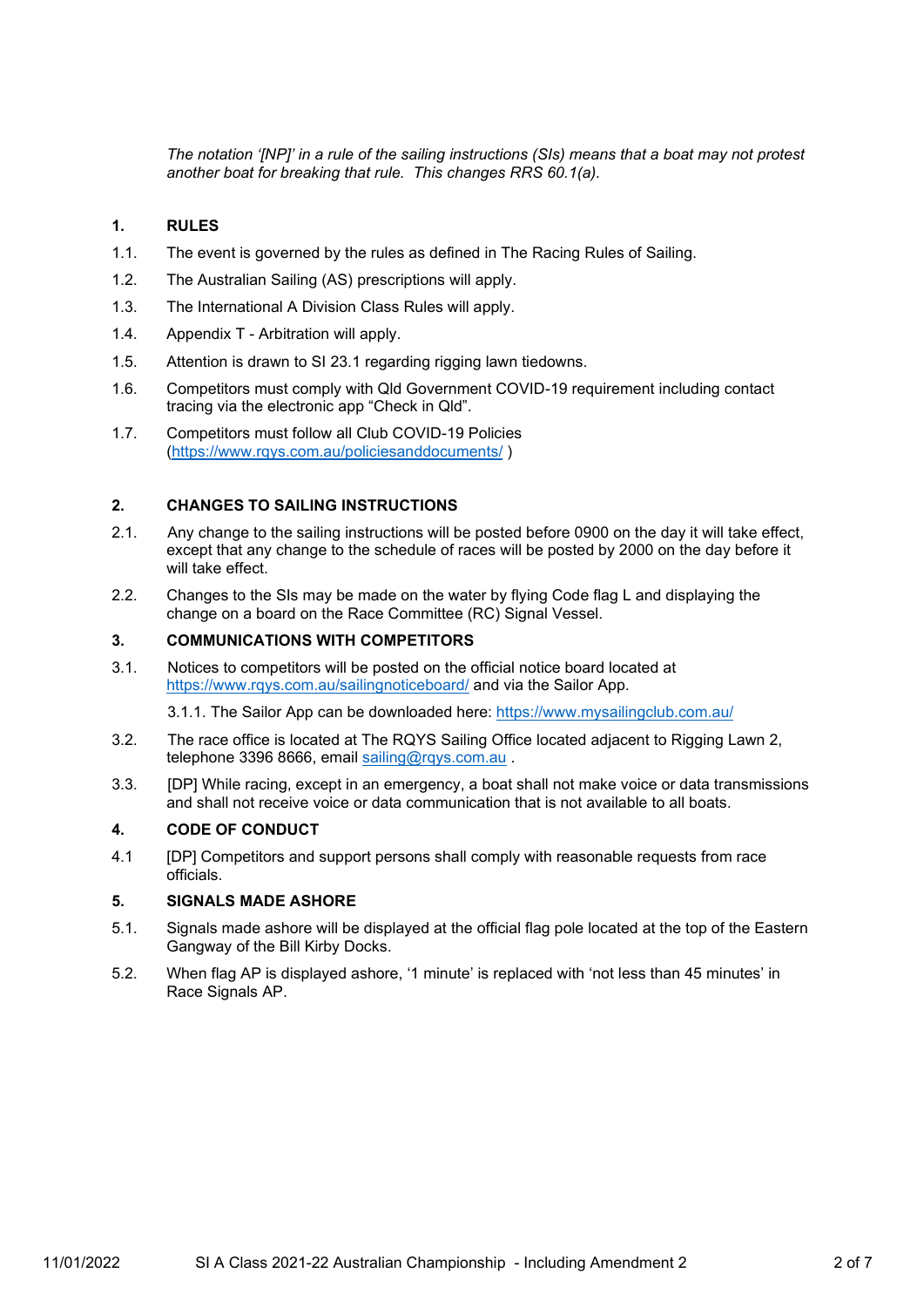#### **6. SCHEDULE OF RACES**

| Date                                 | Event                                    | <b>Time/First Warning</b> |
|--------------------------------------|------------------------------------------|---------------------------|
| Sat 8 <sup>th</sup> January 2022     | Registration and equipment<br>inspection | $0900 - 1600$ hrs         |
| Sun 9th January 2022                 | Registration and equipment<br>inspection | $1000 - 1200$ hrs         |
| Sun 9 <sup>th</sup> January 2022     | Practice Sailing / Racing                | <b>TBA</b>                |
|                                      |                                          |                           |
| Mon 10th January 2022                | <b>Competitor Briefing</b>               | 1000 hrs                  |
| Mon 10 <sup>th</sup> January 2022    | Racing                                   | 1230 hrs                  |
| Tue 11 <sup>th</sup> January 2022    | Racing                                   | 1300 hrs                  |
| Wed 12 <sup>th</sup> January 2022    | Racing                                   | 1100 hrs                  |
| Thursday 13th January 2022           | Racing                                   | 1300 hrs                  |
| Friday 14 <sup>th</sup> January 2022 | Racing                                   | 1100 hrs                  |
|                                      |                                          |                           |
| Friday 14th January 2022             | <b>Presentation of Prizes</b>            | ASAP after Racing         |

6.1. On the last scheduled day of racing no warning signal will be made after 1500 hrs.

#### **7. CLASS FLAGS**

- 7.1. The Open Fleet division flag is a white flag with black 'A' insignia.
- 7.2. The Classic Discipline division flag is a white flag with red 'A' insignia.

#### **8. RACING AREA**

8.1 SI Attachment A shows the location of the racing area(s).

#### **9. COURSES**

- 9.1. The diagram in SI Attachment B shows the course, including the approximate angles between legs, the order in which marks are to be passed, and the side on which each mark is to be left.
- 9.2. No later than the warning signal, the race committee signal vessel will display the approximate compass bearing of the first leg and the course to be sailed indicated by a numeral pennant.

#### **10. MARKS**

10.1. Marks are as described in SI Attachment B.

#### **11. THE START**

- 11.1. The starting line is between a staff displaying an orange flag on the signal vessel at the starboard end and the course side of the port-end starting mark.
- 11.2. Boats whose warning signal has not been made shall avoid the starting area during the starting sequence for other races.
- 11.3. A boat that does not start within 4 minutes after her starting signal will be scored Did Not Start without a hearing. This changes RRS A5.1 and A5.2.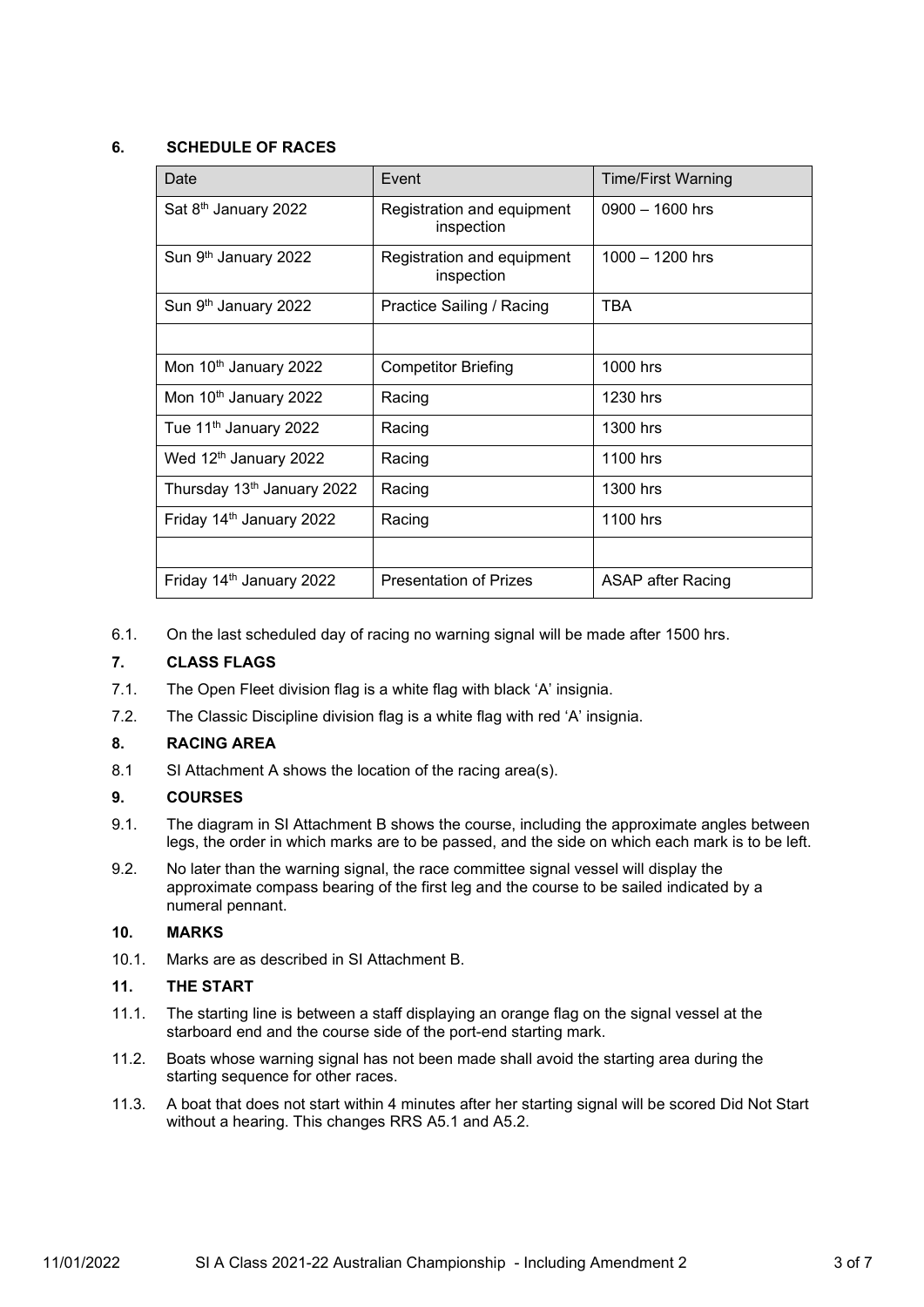#### **12. CHANGE OF THE NEXT LEG OF THE COURSE**

12.1. To change the next leg of the course, the race committee will lay a new mark (or move the finishing line) and remove the original mark as soon as practicable. When in a subsequent change a new mark is replaced, it will be replaced by an original mark.

#### **13. THE FINISH**

13.1. The finishing line will be between a staff displaying a blue flag on the finishing boat at the starboard end and the course side of the port-end finishing mark.

#### **14. PENALTY SYSTEM**

14.1. RRS 44.1 is changed so that the Two-Turns Penalty is replaced by the One-Turn Penalty.

#### **15. TIME LIMITS [AND TARGET TIMES]**

15.1. The Race Time Limit (see RRS 35), and the Finishing Window are shown in the table below.

| <b>Target Time</b> | Race Time Limit | <b>Finishing Window</b> |
|--------------------|-----------------|-------------------------|
| 30 Minutes         | 60 Minutes      | 15 Minutes              |

- 15.2. The Finishing Window is the time for boats to finish after the first boat of their division sails the course and finishes. Boats failing to finish within the Finishing Window, and not subsequently retiring, penalized or given redress, will be scored Time Limit Expired (TLE) without a hearing. A boat scored TLE shall be scored points for the finishing place one more than the points scored by the last boat that finished within the Finishing Window. This changes RRS 35, A5.1, A5.2 and A10.
- 15.3. Failure to meet the Target Time will not be grounds for redress. This changes RRS 62.1(a).

#### **16. HEARING REQUESTS**

- 16.1. The protest time limit is 60 minutes after the last boat in that class finishes the last race of the day or the race committee signals no more racing today, whichever is later. The time will be posted on the official notice board.
- 16.2. Hearing request forms are available from the race office at [https://www.rqys.com.au/regatta](https://www.rqys.com.au/regatta-club-racing-documents-auditors/)[club-racing-documents-auditors/](https://www.rqys.com.au/regatta-club-racing-documents-auditors/) or Hard Copies can be requested from the RQYS Sailing Office (upstairs on rigging lawn 2).
- 16.3. Notices will be posted no later than 30 minutes after the protest time limit to inform competitors of hearings in which they are parties or named as witnesses. Hearings will be held at a time and place advised on the hearing notice.

#### **17. SCORING**

- 17.1. The scoring system is as follows:
- 17.2. Low Point Scoring System A4 will apply.
- 17.3. Twelve (12) races are scheduled in this series of which two (2) races are required to be completed to constitute a series.
	- 17.3.1. When 4 or fewer races have been completed, a boat's series score will be the total of her race scores.
	- 17.3.2. When 5-8 races have been completed, a boat's series score will be the total of her race scores excluding her worst score.
	- 17.3.3. When 9 or more races have been completed, a boat's series score will be the total of her race scores excluding her two worst scores.

#### **18. SAFETY REGULATIONS**

- 18.1. All skippers shall SIGN ON before racing each day and SIGN OFF at the earliest possible time after the completion of racing (but not later than the end of protest time).
- 18.2. The skipper of a boat that retires or does not intend to continue racing is required to SIGN OFF immediately on return to shore.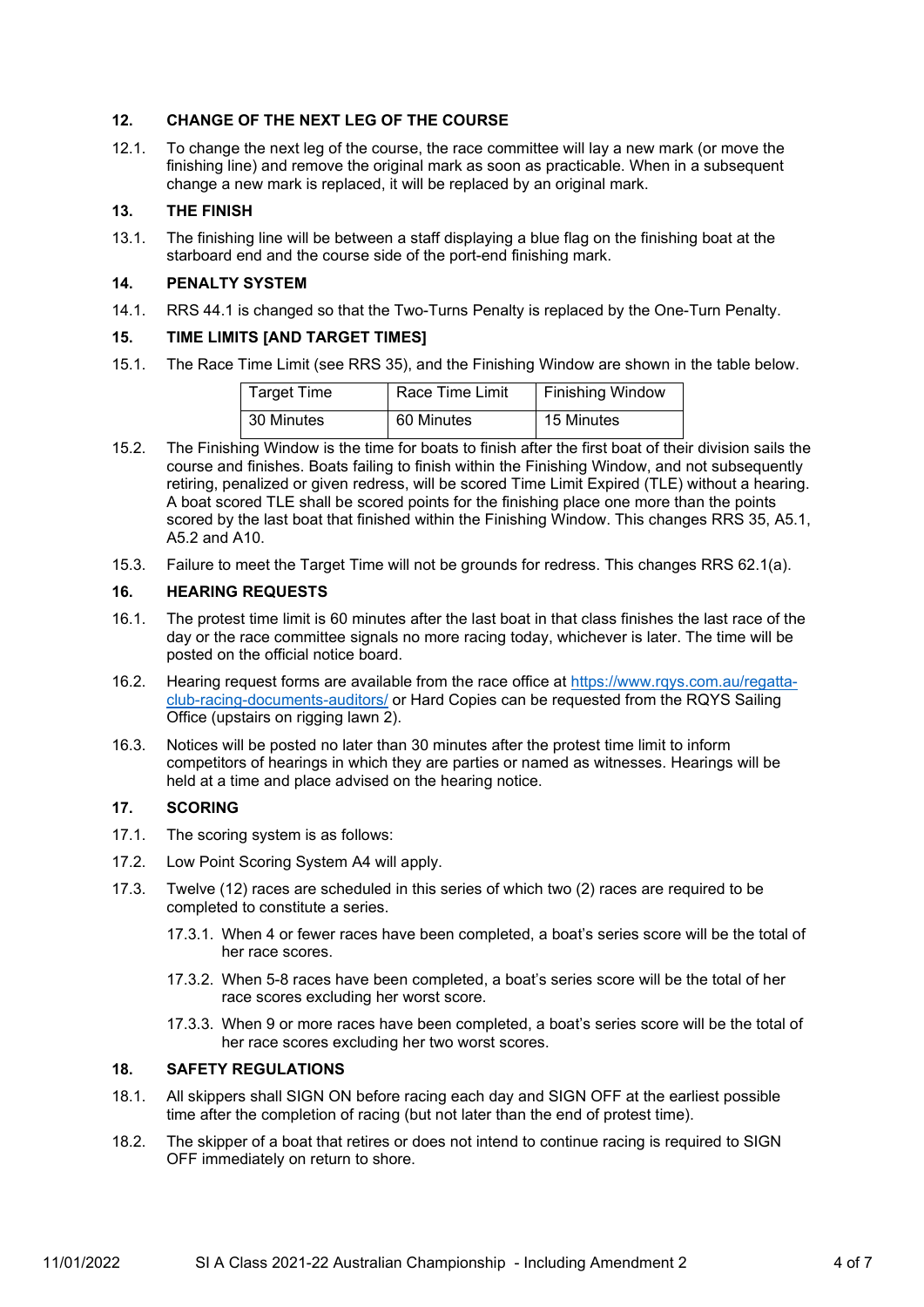- 18.3. A boat that retires from a race shall notify the race committee as soon as possible.
- 18.4. Competitors shall comply with the following harbour bylaws:
	- 18.4.1. All sailing vessels shall give way to powered vessels at all times whilst inside the Manly Boat Harbour.
	- 18.4.2. Once outside the Manly Boat Harbour, competitors are to as soon as possible stay outside of the main channel, keeping clear of powered vessels.

#### **19. REPLACEMENT OF CREW OR EQUIPMENT**

19.1. [DP] Substitution of damaged or lost equipment is not allowed unless authorized in writing by the Technical Committee. Requests for substitution shall be made to the committee at the first reasonable opportunity, which may be after the race.

#### **20. EQUIPMENT AND MEASUREMENT CHECKS**

- 20.1. A boat or equipment may be inspected at any time for compliance with the class rules, notice of race and sailing instructions.
- 20.2. [DP] When instructed by a race official on the water, a boat shall proceed to a designated area for inspection.

#### **21. OFFICIAL VESSELS**

21.1. Official vessels will be identified by displaying a white flag with black letters 'RC' or 'MEDIA'.

#### **22. [DP] SUPPORT TEAMS**

22.1. Team leaders, coaches and other support persons shall stay outside areas where boats are racing from the time of the preparatory signal for the first start until all boats have finished or retired or the race committee signals a postponement, general recall or abandonment.

#### **23. BERTHING**

23.1. [DP] No tie down restraints may penetrate the ground deeper than 300mm due to lawn irrigation systems.

#### **24. TRASH DISPOSAL**

24.1. Trash may be placed aboard official or support person vessels.

#### **25. PRIZES**

- 25.1. Prizes will be given as follows:
- 25.2. OPEN FLEET: 1st, 2nd and 3rd including a Perpetual Trophy for the Australian Champion.
- 25.3. CLASSIC DISCIPLINE FLEET: 1st, 2nd and 3rd including a Perpetual Trophy for best placed Classic Discipline Australian Champion.
- 25.4. Other prizes may be awarded at the discretion of the AIADCA. This may include trophies or prizes to the highest placed sailors in age divisions - Junior (under 25), Open (25- 44), Masters (45-54), Grand Master (55-64), and Great Grand Masters (65+), and Women's division. Age shall be determined as at 8th January 2022.

#### **26. RISK STATEMENT**

26.1. RRS 3 states: 'The responsibility for a boat's decision to participate in a race or to continue to race is hers alone.' By participating in this event each competitor agrees and acknowledges that sailing is a potentially dangerous activity with inherent risks. These risks include strong winds and rough seas, sudden changes in weather, failure of equipment, boat handling errors, poor seamanship by other boats, loss of balance on an unstable platform and fatigue resulting in increased risk of injury. **Inherent in the sport of sailing is the risk of permanent, catastrophic injury or death by drowning, trauma, hypothermia or other causes.**

#### **27. INSURANCE**

27.1. Each participating boat shall be insured with valid third-party liability insurance with a minimum cover of \$10,000,000AUD per incident or the equivalent.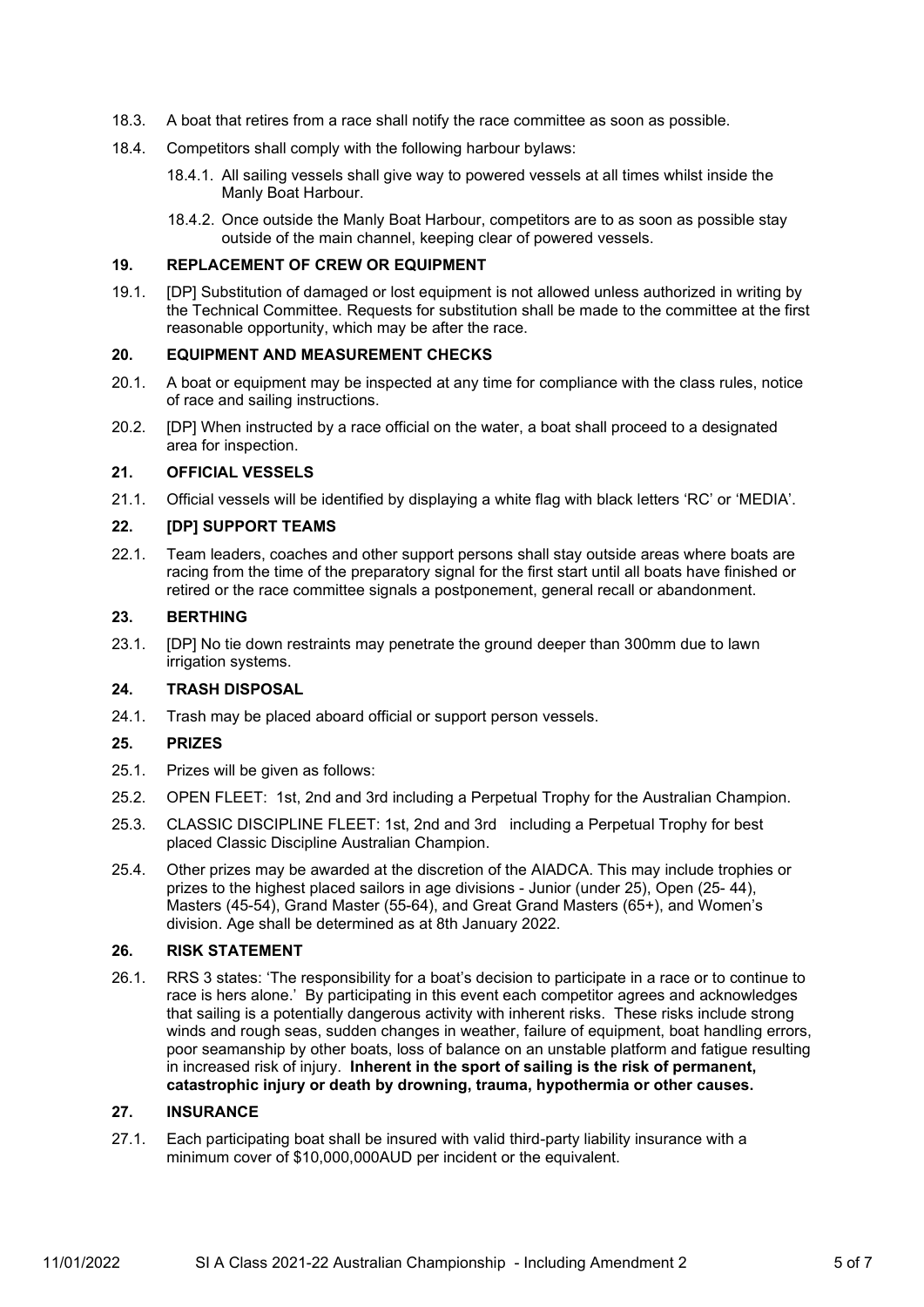### **SI ATTACHMENT A**